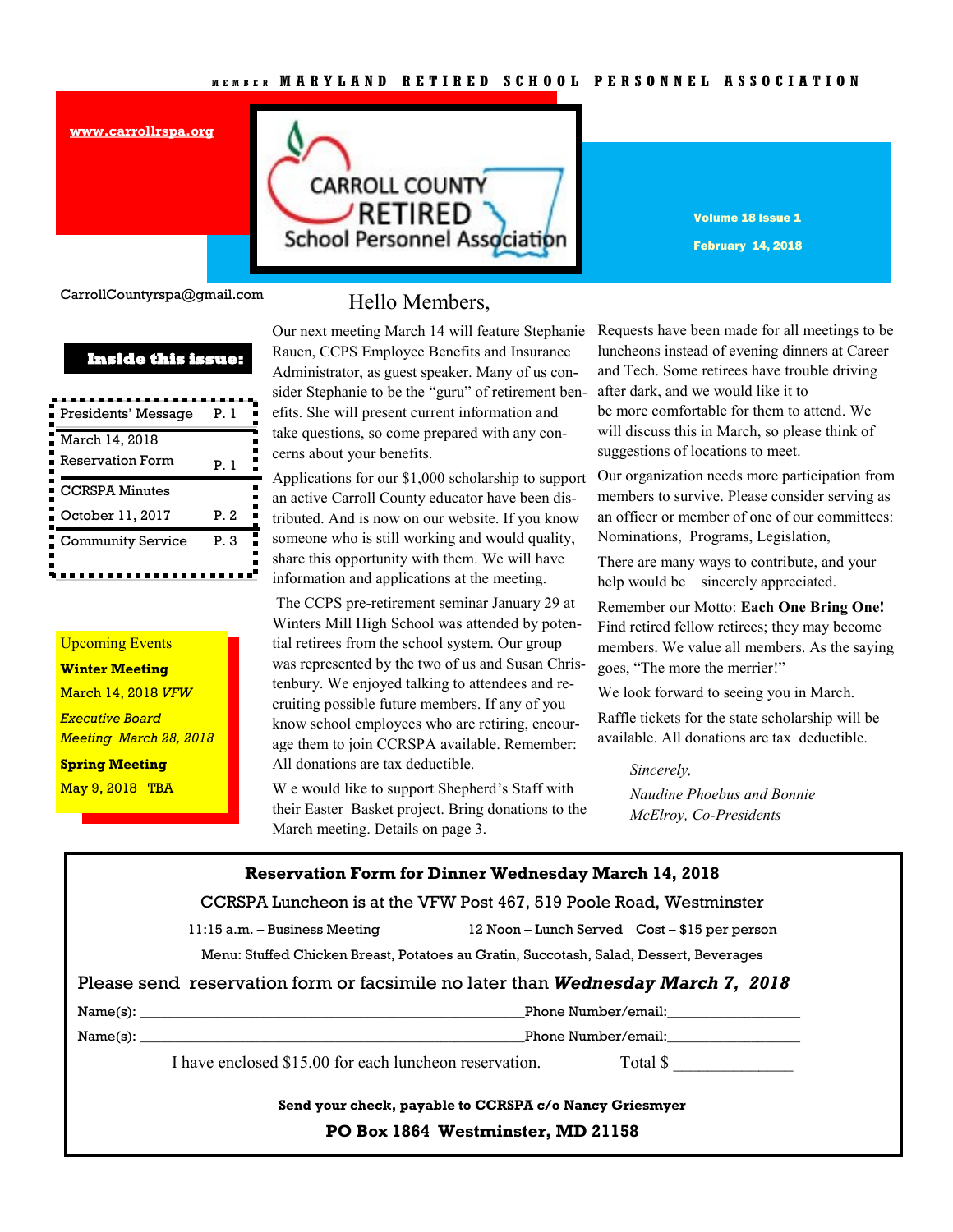

# Minutes for October 11, 2017

The Fall **CCRSPA** meeting was held at the meeting on May 10, 2017 were published Carroll County Career and Technology Center in Westminster. **Co-President**  *Naudine Pheobus* welcomed everyone and led the Pledge of Allegiance. *Althea Miller* shared an inspirational reading and gave a blessing before the meal which was prepared by students in the Culinary Arts program. Their teacher, *Tim Norwood*, is a graduate of Francis Scott Key High School and the Culinary Arts program at CCCTC.

*Naudine* started the business meeting with introductions of two new members: *Darlene Peterson* and *Darlene Woods*. Get -well cards were sent around for **Co-President** *Bonnie McElroy* and **Recording Secretary** Susan Miller.

**MRSPA President** *Fay Miller* was unable to attend since her sister was very ill, so the new **MRSPA Executive Director**  *Wanda Twigg* addressed the group, updating state-level news. *Wanda*, a former teacher in Baltimore County and St. Mary's County, who retired in 2012, is excited about her new position. Three leadership workshops were recently held, and 11 standing committees have been working. These committees include the State Scholarship Committee with available \$2000 annual scholarships, funded by raffle tickets. Spread the word so eligible candidates can apply for this state scholarship. *Naudine* has raffle tickets for purchase. The Legislative Committee will hold a workshop on November 14. Legislative updates will be received through the website and emails. The Community Service Committee is looking for nominations from each local chapter. Membership is an ongoing concern each one is encouraged to think of five people to approach about joining. The Member Benefits Committee has been reviewing benefits also.

Committee reports were then shared: The minutes prepared by **Recording Secretary**, *Susan Miller* from the previous in the newsletter, and they were accepted as printed.

**Treasurer,** *Nancy Griesmyer*—discussed income and disbursements, with a current balance of \$9370.30. The debit account has \$662.10.

**Consumer Education,** *Dixie Elmes* shared information that Monday is the best day to buy gasoline. She also distributed information regarding nutrition food labels. The Trump administration has delayed these new regulations for several years.

**Membership and Necrology,** *Jean Crowl*—The memorial candle was lit, and a moment of silence was observed in honor and remembrance of *Anna Mae Barnes Lovell, Ann S. Garman, Margaret E. Keeney Hann Main, Irma E. Myers, Dorothy Lee Turfle, Anna Louise Zais True, Alice Mildred Shipley, Jean Walker Buckman, Winifred E. Miler, Patricia Kucharski Kureth, Jeffrey Landy, Irene E. Herman, Polly Myers Mazcko, Brenda Alexander, Ann E. Eckard, Vivian Mary Stonesifer Hahn, Genevieve Vivian Hodge, Gloria Kelbaugh Trainor, Donald R. Moore, Catherine R. Chiaramonte, Sarah V. Barnes* and *Betty Jean Ridgely.*

**Old Business**—A huge THANK YOU to *June Gordon* for organizing the September 15, 2017 bus trip to follow the escape route of John Wilkes Booth. *Naudine* expressed her appreciation to *June,* and shared how everyone had such a good time on the trip.

**New Business—**A report from the MRSPA Area I Leadership Workshop at Hagerstown Ramada on September 28, 2017 which was attended by *Naudine, Bonnie, Susan M. and Jean* highlighted many of the points *Wanda* presented earlier in the meeting. *Bonnie* is hoping to attend the November 14 Legislative workshop; contact her if interested.

Updated criteria for the CCRSPA Continuing Education Scholarship were presented for discussion and approval by committee members, *Zeenie Burns, Lacye Shank* and *Terry Eckard*. The following suggestions were made and approved: include CCRSPA background information, ask for a personal statement from the applicant and add website address to the scholarship information page.

Candidates for **CCRSPA Vice-President, Treasurer, Legislative Chair and Program Chair** are needed. *Naudine* encouraged members to consider these leadership positions, which can be shared with a friend. She also reminded members to explore the **MRSPA** website, **mrspa.org** to explore the site and benefits available to members, including Abenity, discounted rates at Fast Park and Relax BWI, pet health insurance and MRSPA Visa card.

*Rhonda Robertson* was applauded for her volunteer recognition.

The following CCRSPA charitable donations were approved: Festival of Trees \$250, Big Band Carroll Access \$250, Literary Council \$300, Shepherd's Staff Back to School \$300 and Carroll Food Sunday \$250.

Before adjournment, door prizes were awarded, and there was recognition of new members.

An ongoing goal: **Each One Reach One!** Bring a retired friend as incentive to become a new member.

Respectfully submitted,

Susan H. Miller

Recording Secretary

\*\*A special thank you to *Dayna Lane* for taking accurate notes so I could prepare these minutes. Also, I really appreciated the get-well card signed with so many thoughtful wishes! My recovery and healing are progressing well after 4 months.